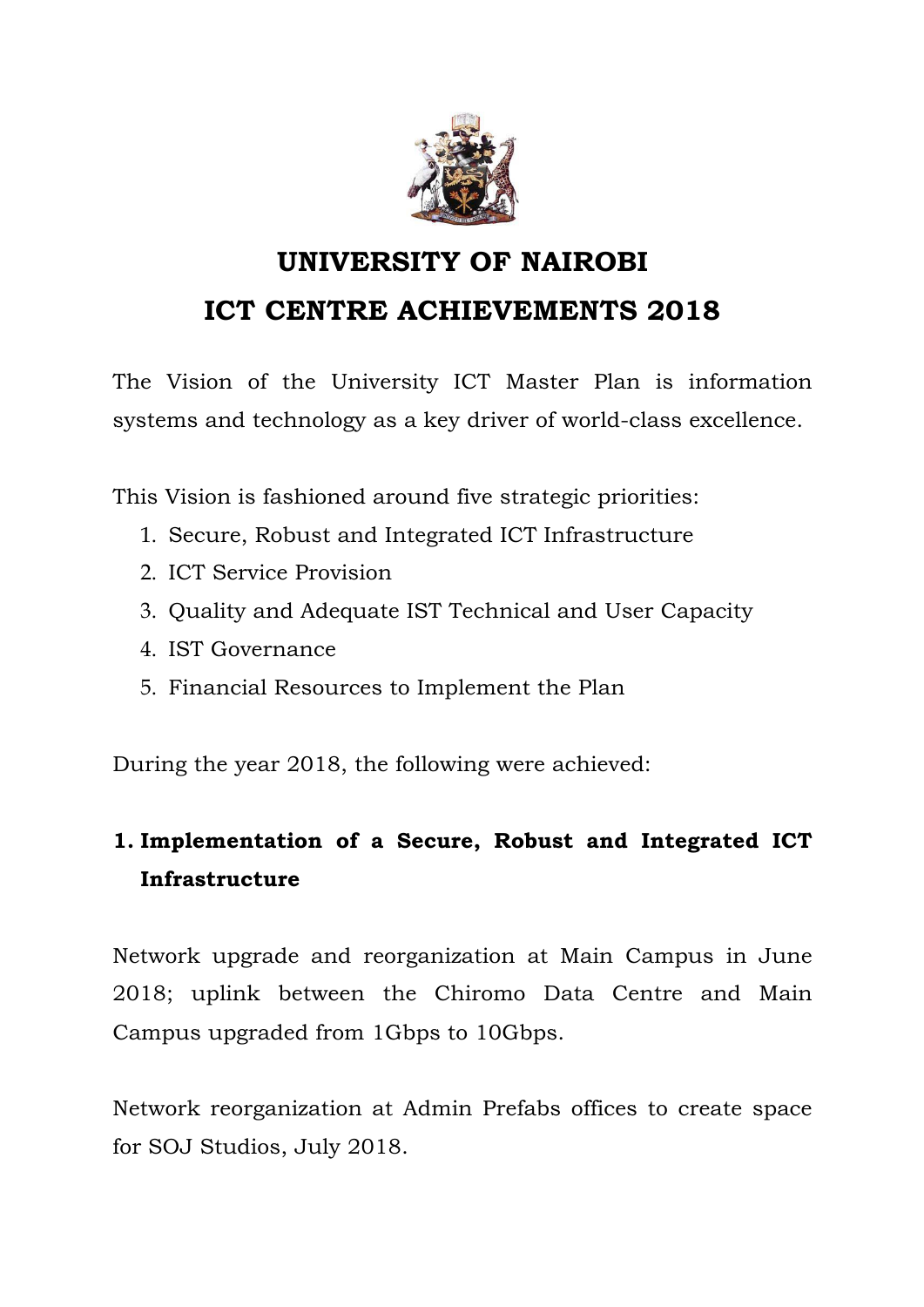Relocation of ICT infrastructure and services to Kisii Learning Centre new building, September 2018.

Implementation of the call centre Interactive Voice Response Systems (IVRS) for enhanced customer relation.

Distribution of 321 Huawei telephones to campuses.

### **2. World-Class University ICT Service Provision**

#### *2.1 New Systems*

Development and implementation of the Integrated Management Dashboard for decision support in June 2018.

Establishment of the Customer Information and Experience Centre in August 2018.

Implementation of the e-Procurement System (EPMIS) in June 2018.

#### *2.2 Enhanced Systems*

Operationalization of the Postgraduate Student Tracking System.

Operationalization of the Online Application System.

Implementation of the Research Grants Management System.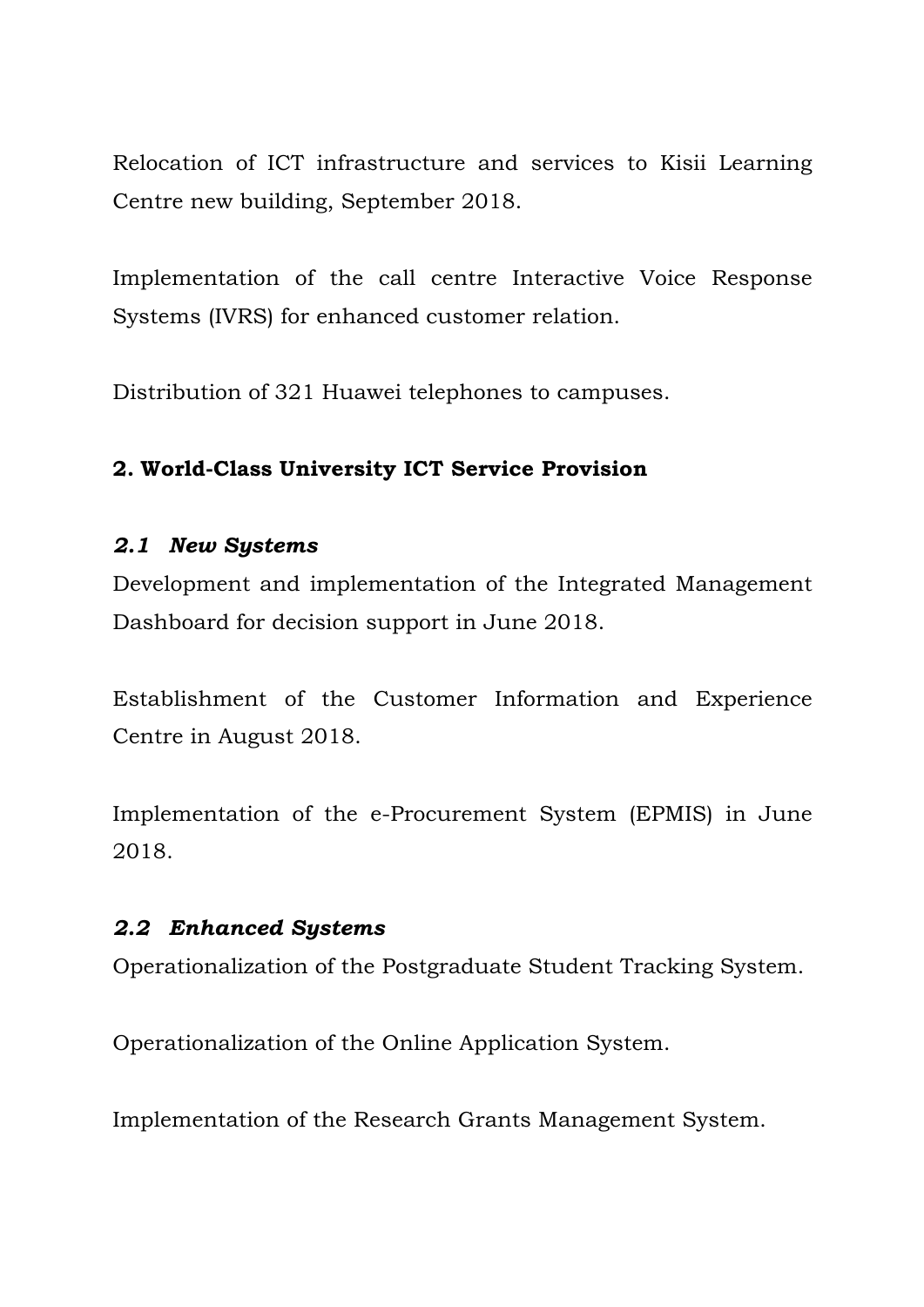Reengineering of University Payroll in November 2018.

Migration of staff email to Google Apps in April 2018.

Installation of new 120kVa UPS in September 2018.

## *2.3 User Services*

Critical User Support to the following University/National events

- 60<sup>th</sup> Graduation Ceremony, December 21, 2018
- State of the University Address by the Vice-Chancellor, December 19, 2018
- University Staff Awards, December 14, 2018
- Inaugural Annual Research Week, October 22 26, 2018
- 6th RUFORUM Biennial Conference, October 22 26, 2018
- Global Sustainable Blue Economy Conference, November 26 – 28, 2018
- 59th Graduation Ceremony, September 14, 2018
- Inaugural Chancellor's Career Fair, August 13 14, 2018
- Launch of Ajira Digital Club, Mobile Kazi Connect Centre and Ajira Training Centre, August 4, 2018
- Launch of the first Kenyan Satellite, May 11, 2018
- University Prize Giving, April 27, 2018
- Nairobi Innovation Week, March 5 9, 2018
- 8<sup>th</sup> University Open Day, February  $1 3$ , 2018
- Nation Leadership Forum, March 19, April 4, June 11, July 5, 2018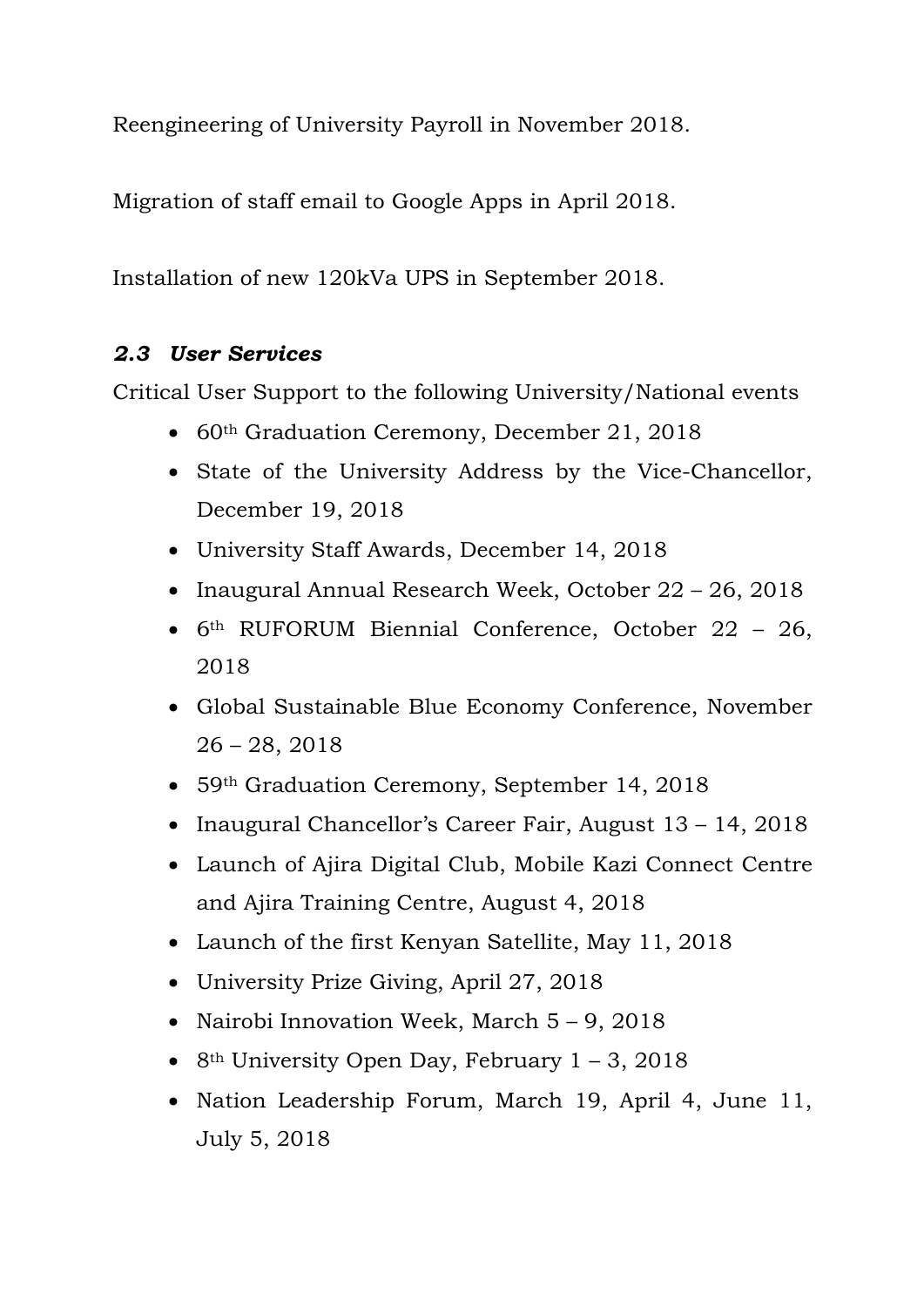### *2.4 Mentorship of Koitalel Samoei University College*

ICT Centre successfully undertook the first phase of mentoring the Koitaleel Samoei University College by implementing the local area network, computer lab, Huawei Phones and internet connectivity. In addition, an ICT Officre was deployed to the college.

# **3. Development and Sustaining Quality and Adequate IST Technical and User Capacity**

### *3.1 Promotions*

The following thirteen members of staff were promoted to the positions indicated against their names.

- 1. Julianne Anyim Project Leader MIS
- 2. Caroline Chebet Project Leader MIS
- 3. Ruth Wambua Project Leader MIS
- 4. Joseph Ambayo Chief ICT Officer MIS
- 5. Patrick Githaiga Chief ICT Officer MIS
- 6. Anthony Githaka Chief ICT Officer MIS
- 7. Fintan Kimani Chief ICT Officer Systems Administration
- 8. Peter Kingoo Chief ICT Officer Database Administration
- 9. Bernard Mutisya Chief ICT Officer MIS
- 10. Veronicah Mutua Chief ICT Officer MIS
- 11. Godfrey Ochola Chief ICT Officer Systems Administration
- 12. Edwin Owino Chief ICT Officer MIS
- 13. Janet Wesonga Chief ICT Officer Security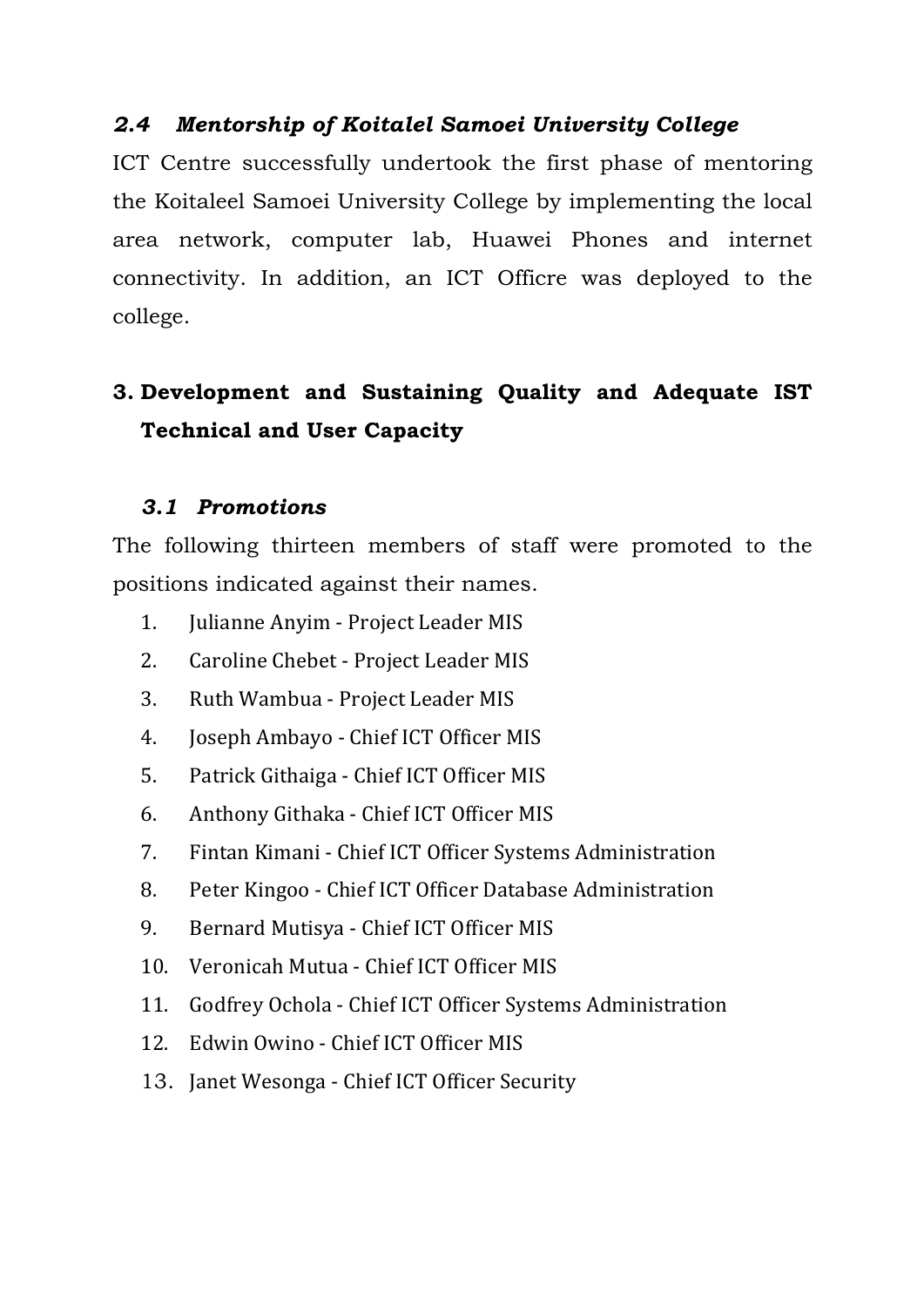#### *3.2 Staff Training*

The following staff underwent the various training as indicated against their names:

- a) Dancun Kariuki, Janet Maranga, Peter Kyalo, Paul Kariuki, Julianne Anyim and Sammy Barasa – Biometric Technology training in Sandton, South Africa, February 25 to March 2 2018
- b) Janet Maranga ISO 27001 Lead Implementer, Sentinel Africa Risk Management Consultants, 22 – 26 October 2018
- c) Ruth Wambua ITIL Service Management Framework, Quantica, October 2018
- d) Duncan Kariuki, Godfrey Ochola, Tom Makau, Frankline Sewe, Alex Munyole, Dennis Waema, Edwin Wahome – attended various three-month training programmes in India
- e) Lazarus Masila, Maurice Mutua, George Ndegwa and Clifford Nderi – attended HCAI (Huawei Certified Academy Instructor) training, 20 – 31 August, 2018
- f) Lazarus Masila attended the 2018 UbuntuNet-Connect conference in Zanzibar, Tanzania, 18 – 23 November, 2018
- g) Jorum Kinuthia attended conference on ICT Application in Higher Education for African Countries, Guangdong, China, June 20 – July 10, 2018
- h) Yohannis Almaz attended the 13th Kenya Meteorological Society International Conference, Eldoret, 20 – 22 February, 2018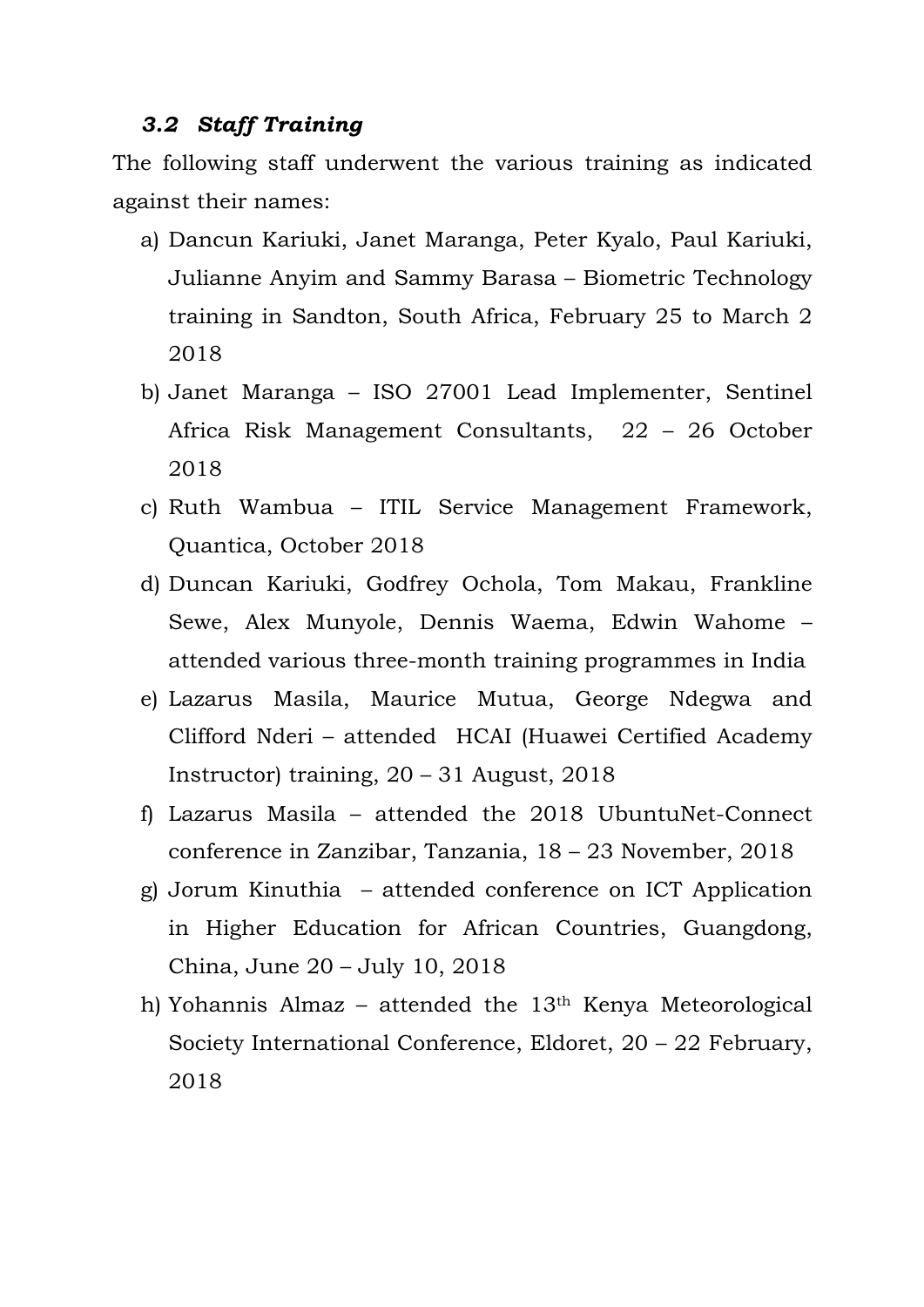#### *3.3 User Training*

About 100 users across all colleges and central administration were trained on SMIS.

About 30 users across all colleges and central administration were trained on USPAS.

About 50 users across all colleges and central administration were trained on RGMIS.

Over 100 users across all colleges and central administration were trained on HRMIS.

Over 600 users across all colleges and central administration were trained on the e-procurement system (EPMIS).

A total of 54 Customer Experience Centre agents were trained February 19 – 22 February 2018.

#### *3.4 Huawei Academy*

ICT Centre was accredited in September 2018 as Huawei Authorized Information and Network Academy (HAINA) to deliver Huawei ICT technologies training and certification.

Ferdinand Masila, George Ndegwa, Clifford Nderi and Maurice Mutua qualified as Huawei Certified Academy Instructor in September 2018.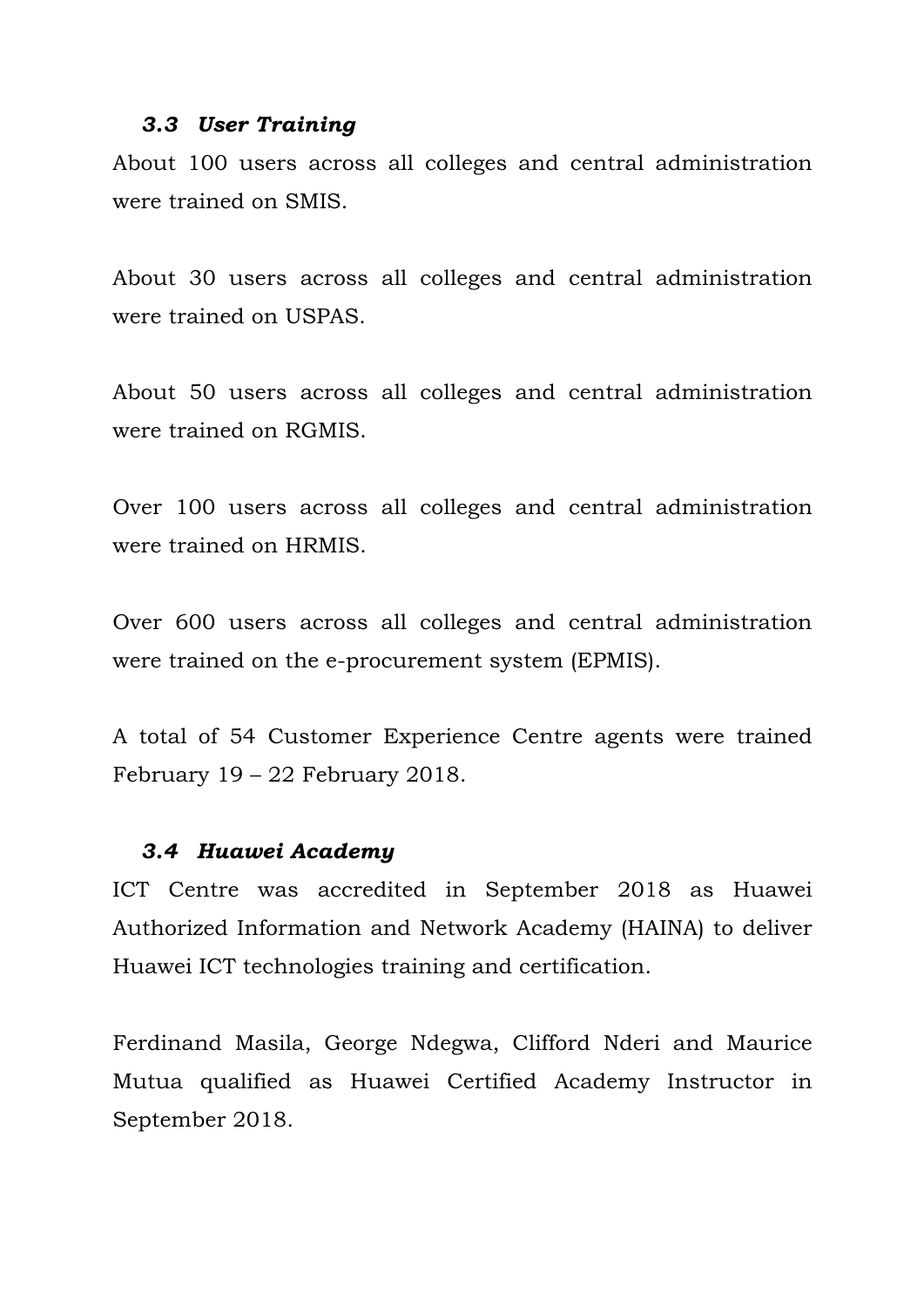The first cohort of 25 candidates successfully undertook the Huawei Certified Network Associate (HCNA) Training held November 5 – 30, 2018 at the University Skills Centre.

George Ndegwa won the 'Best Lecturer' award during the Huawei Training in November 2018.

ICTC was voted the 'Best ICT Academy' at the Huawei Training in November 2018.

### *3.5 Technology Day*

The ICT Technology Day was introduced to provide a forum for industry to showcase their emerging and diverse technologies available in the market. The days were held as follows :

- November 22, 2018 ITIL Service Management Framework
- October 29, 2018 eBoard solutions for board meetings

#### **4. Strengthening IST Governance**

#### *4.1 ICT* **Master** *Plan*

The ICT Master Plan was approved by the University Executive Board and is now awaiting Council approval.

#### *4.2 Risk Management*

Development and implementation of an IST Risk Management Framework based on the ISO31000 Standard.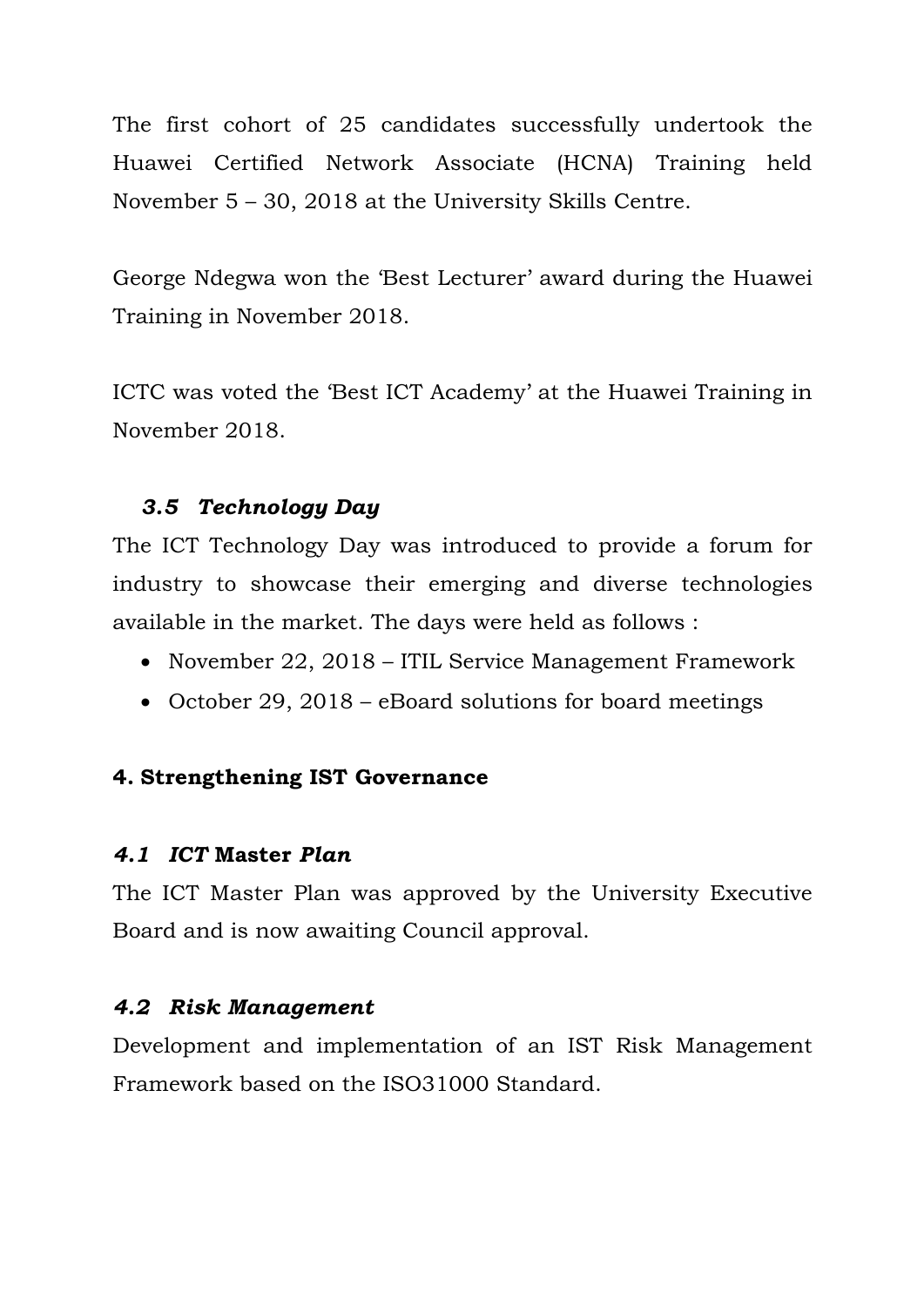#### *4.3 Information Security Management*

Adoption of the ISO27001 Standard for Information Security Management System.

#### *4.4 Government ICT Standard*

ICT Centre undertook a self-assessment of its ICT resources as part of the preparations for ICTA compliance audit.

### *4.5 Ranking*

The University registered favourable global rankings by reputable institutions such as Webometrics, Times Higher Education and QS ranking.

### *4.6 Audits*

*October 2018:* KEBS Surveillance Audit.

*February 2018:* CUE Institutional Audit.

*January 2018:* Senate inspection of ICT facilities.

#### **5. Mobilise Financial Resources to Implement the Plan**

#### *Income Generation*

A total of KES 3.37M was raised in Appropriations-in-Aid through hosting services (KES 1.97M), Consultancy (KES 1.4M).